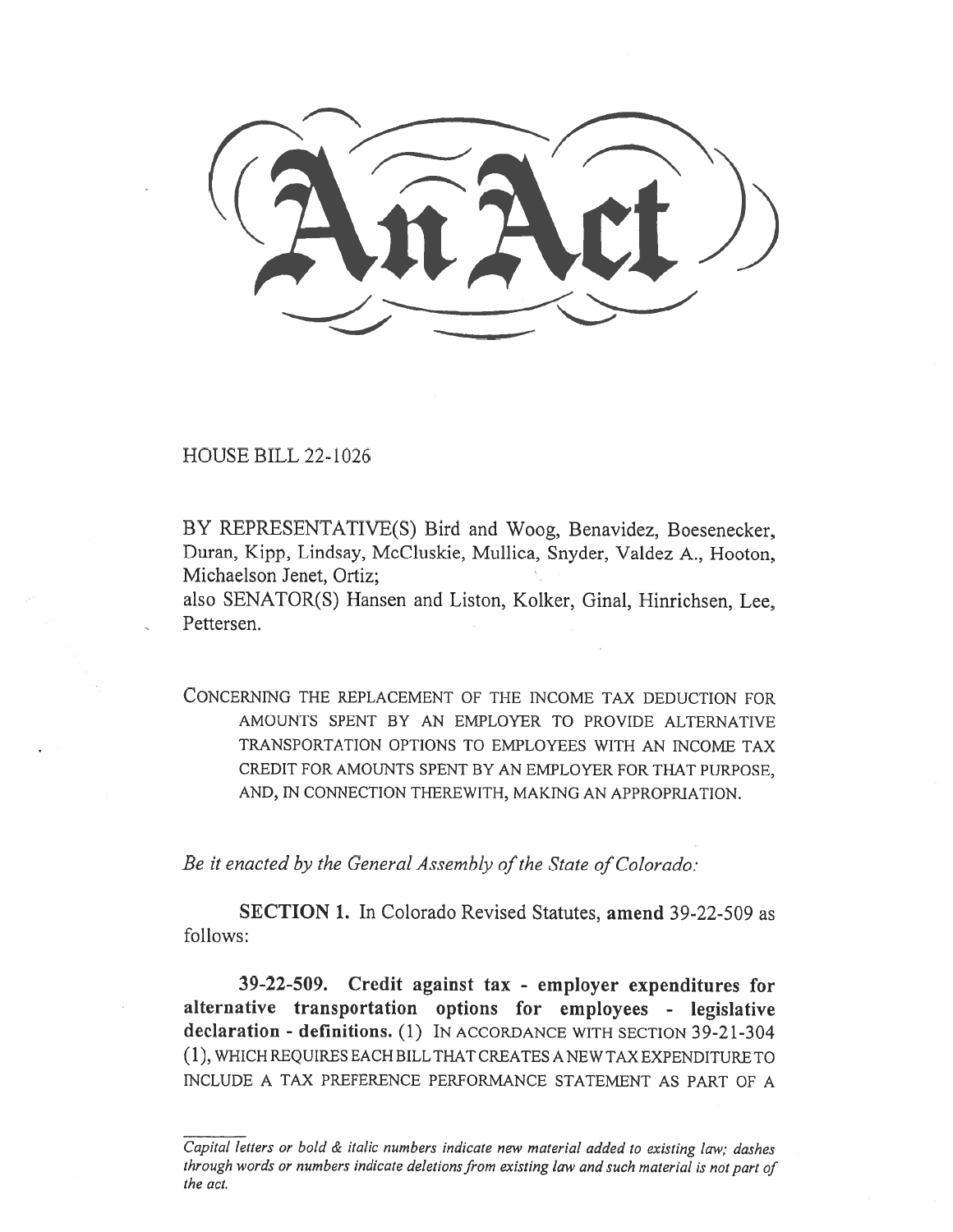STATUTORY LEGISLATIVE DECLARATION, THE GENERAL ASSEMBLY HEREBY FINDS AND DECLARES THAT:

(a) THE GENERAL LEGISLATIVE PURPOSES OF THE TAX CREDIT ALLOWED BY THIS SECTION ARE:

(I) To INDUCE CERTAIN DESIGNATED BEHAVIOR BY TAXPAYERS, SPECIFICALLY THE PROVISION OF ALTERNATIVE TRANSPORTATION OPTIONS BY EMPLOYERS TO EMPLOYEES; AND

(II) To PROVIDE TAX RELIEF FOR CERTAIN EMPLOYERS THAT PROVIDE ALTERNATIVE TRANSPORTATION OPTIONS TO THEIR EMPLOYEES;

(b) THE SPECIFIC LEGISLATIVE PURPOSE OF THE TAX CREDIT ALLOWED BY THIS SECTION IS TO INCREASE THE USE OF ALTERNATIVE TRANSPORTATION OPTIONS BY EMPLOYEES IN GOING TO AND RETURNING FROM THEIR PLACES OF EMPLOYMENT BY PROVIDING AN INCENTIVE TO EMPLOYERS TO PROVIDE ALTERNATIVE TRANSPORTATION OPTIONS TO EMPLOYEES. IN ORDER TO ALLOW THE GENERAL ASSEMBLY AND THE STATE AUDITOR TO MEASURE THE EFFECTIVENESS OF THE CREDIT, THE DEPARTMENT OF REVENUE, WHEN ADMINISTERING THE CREDIT, SHALL REQUIRE EACH EMPLOYER THAT CLAIMS THE CREDIT TO PROVIDE, AT A MINIMUM, INFORMATION ABOUT THE SPECIFIC ALTERNATIVE TRANSPORTATION OPTIONS OFFERED, THE NUMBER OF EMPLOYEES OFFERED AN ALTERNATIVE TRANSPORTATION OPTION, AND, TO THE EXTENT FEASIBLE, THE NUMBER OF EMPLOYEES ACTUALLY USING AN ALTERNATIVE TRANSPORTATION OPTION AND THE NUMBER OF TRIPS TAKEN BY EMPLOYEES USING AN ALTERNATIVE TRANSPORTATION OPTION.

 $(1)$  (2) There shall-be-allowed to corporate employers a deduction from Colorado gross income, to the extent-not previously deducted in arriving at Colorado gross income, equal to the employer's contribution to: AS USED IN THIS SECTION, UNLESS THE CONTEXT OTHERWISE REQUIRES:

(a) "ALTERNATIVE TRANSPORTATION OPTIONS" MEANS free or partially subsidized ridesharing arrangements GENERALLY ACCEPTED TRANSPORTATION DEMAND MANAGEMENT STRATEGIES PROVIDED TO EMPLOYEES WORKING IN COLORADO, INCLUDING BUT NOT LIMITED TO RIDESHARING ARRANGEMENTS, PROVISION OF RIDESHARING VANS OR LOW-SPEED CONVEYANCES SUCH AS HUMAN-POWERED OR ELECTRIC

PAGE 2-HOUSE BILL 22-1026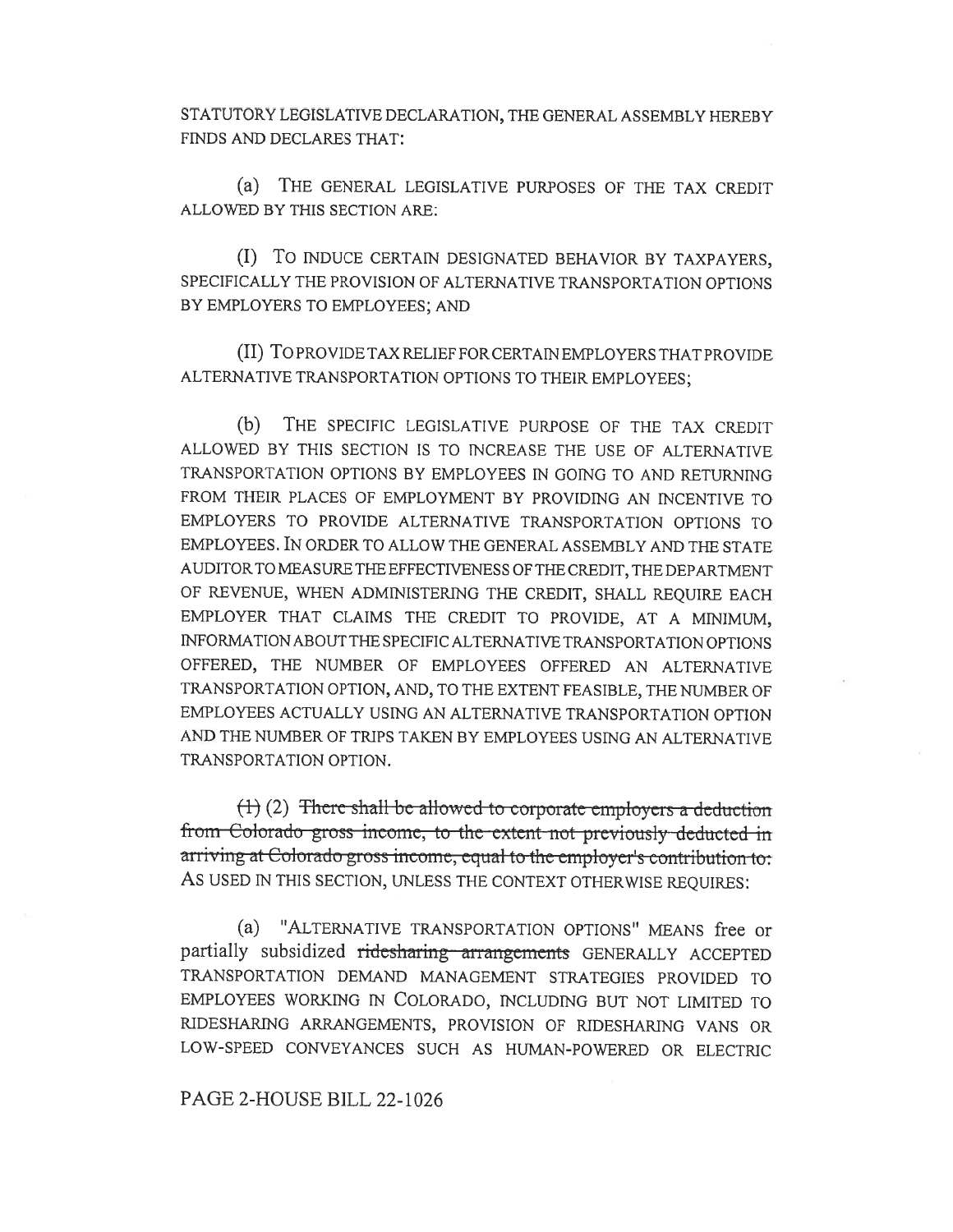BICYCLES, SHARED MICROMOBILITY OPTIONS SUCH AS BIKESHARING AND ELECTRIC SCOOTER SHARING PROGRAMS, CARSHARING PROGRAMS, AND GUARANTEED RIDE HOME PROGRAMS for employees, including, but not limited to, providing TO:

(I) PROVIDING vehicles for such arrangements, cash incentives (not RIDESHARING ARRANGEMENTS;

(II) CASH INCENTIVES, NOT to exceed the value of such transportation) TRANSPORTATION DEMAND MANAGEMENT STRATEGIES, INCLUDING for participation in ridesharing OR BIKESHARING; arrangements, and the

(III) THE payment of all or part of the administrative cost incurred in organizing, establishing, or administering a ridesharing program ALTERNATIVE TRANSPORTATION OPTIONS PROGRAMS FOR EMPLOYEES;

(IV) FREE OR PARTIALLY SUBSIDIZED MASS TRANSIT TICKETS, TOKENS, PASSES, OR FARES FOR USE BY EMPLOYEES IN GOING TO AND RETURNING FROM THEIR PLACES OF EMPLOYMENT; AND

(V) FREE OR PARTIALLY SUBSIDIZED PREARRANGED RIDES, AS DEFINED IN SECTION 40-10.1-602 (2), OR FREE OR PARTIALLY SUBSIDIZED RIDES PROVIDED BY BIKESHARING ARRANGEMENTS FOR USE BY AN EMPLOYEE IN TRAVELING BETWEEN THE EMPLOYEE'S RESIDENCE, THE EMPLOYEE'S PLACE OF EMPLOYMENT, OR A MASS TRANSIT FACILITY THAT CONNECTS THE EMPLOYEE TO THE EMPLOYEE'S RESIDENCE OR PLACE OF EMPLOYMENT.

(b) "B IKESHARING ARRANGEMENT" MEANS A RENTAL OPERATION AT WHICH BICYCLES, AS DEFINED IN SECTION 42-1-102 (10); ELECTRICAL ASSISTED BICYCLES, AS DEFINED IN SECTION 42-1-102 (28.5); OR ELECTRIC SCOOTERS, AS DEFINED IN SECTION 42-1-102 (28.8), ARE MADE AVAILABLE TO PICK UP AND DROP OFF FOR POINT-TO-POINT USE WITHIN A DEFINED GEOGRAPHIC AREA.

(c) "EMPLOYER" MEANS AN ENTITY, INCLUDING BUT NOT LIMITED TO A CORPORATION, NONPROFIT ORGANIZATION, PARTNERSHIP, JOINT VENTURE, COMMON TRUST FUND, LIMITED ASSOCIATION, POOL OR WORKING AGREEMENT, LOCAL GOVERNMENT, OR LIMITED LIABILITY COMPANY, THAT

PAGE 3-HOUSE BILL 22-1026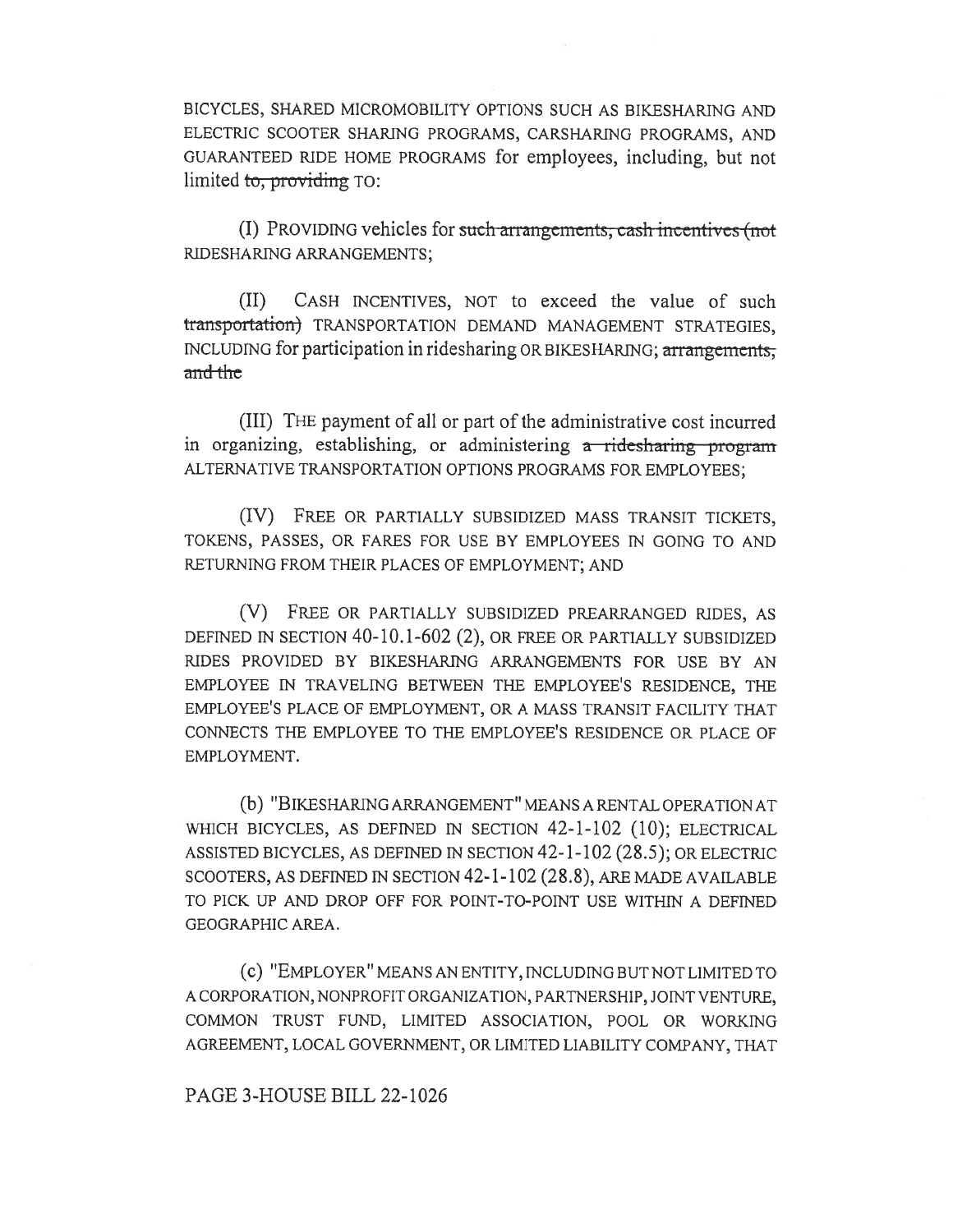## EMPLOYS THREE OR MORE PERSONS IN THIS STATE.

(d) "LOCAL GOVERNMENT" MEANS ANY HOME RULE CITY, TOWN, OR CITY AND COUNTY, OR STATUTORY CITY OR TOWN.

(H) (e) For the purposes of this section, "Ridesharing arrangement" means the vehicular transportation of passengers traveling together primarily to and from such passengers' places of business or work or traveling together on a regularly scheduled basis with a commonality of purposes if the vehicle used in such transportation is not operated for profit by an entity primarily engaged in the transportation business and if no charge is made therefor other than that reasonably calculated to recover the direct and indirect costs of the "ridesharing arrangement", including, but not limited to, a reasonable incentive to maximize occupancy of the vehicle. However, nothing in this subparagraph (II) shall be construed as excluding SUBSECTION (2)(c) EXCLUDES from this definition an arrangement by an employer engaged in the transportation business who THAT provides ridesharing arrangements for its employees. The term "RIDESHARING" includes "ridesharing arrangements" commonly known as carpools and vanpools, except that this term BUT does not include school transportation vehicles operated by elementary and secondary schools when they are operated for the transportation of children to or from school or on school-related events.

(b) Free or partially subsidized mass transit tickets, tokens, passes, or fares for use by employees in going to and returning from their places of employment

(3) (a) FOR INCOME TAX YEARS BEGINNING ON OR AFTER JANUARY 1, 2023, BUT BEFORE JANUARY 1, 2025, THERE IS ALLOWED A CREDIT TO EACH EMPLOYER IN AN AMOUNT EQUAL TO FIFTY PERCENT OF THE AMOUNT SPENT BY THE EMPLOYER TO PROVIDE ALTERNATIVE TRANSPORTATION OPTIONS TO ITS EMPLOYEES, SUBJECT TO THE LIMITATIONS THAT THE MAXIMUM AMOUNT SPENT IN ANY INCOME TAX YEAR FOR WHICH AN EMPLOYER MAY CLAIM A CREDIT IS TWO HUNDRED FIFTY THOUSAND DOLLARS AND THAT THE MAXIMUM AMOUNT SPENT IN ANY INCOME TAX YEAR FOR ANY ONE EMPLOYEE FOR WHICH AN EMPLOYER MAY CLAIM A CREDIT IS TWO THOUSAND DOLLARS.

(b) A LOCAL GOVERNMENT OR NONPROFIT ORGANIZATION SHALL FILE

## PAGE 4-HOUSE BILL 22-1026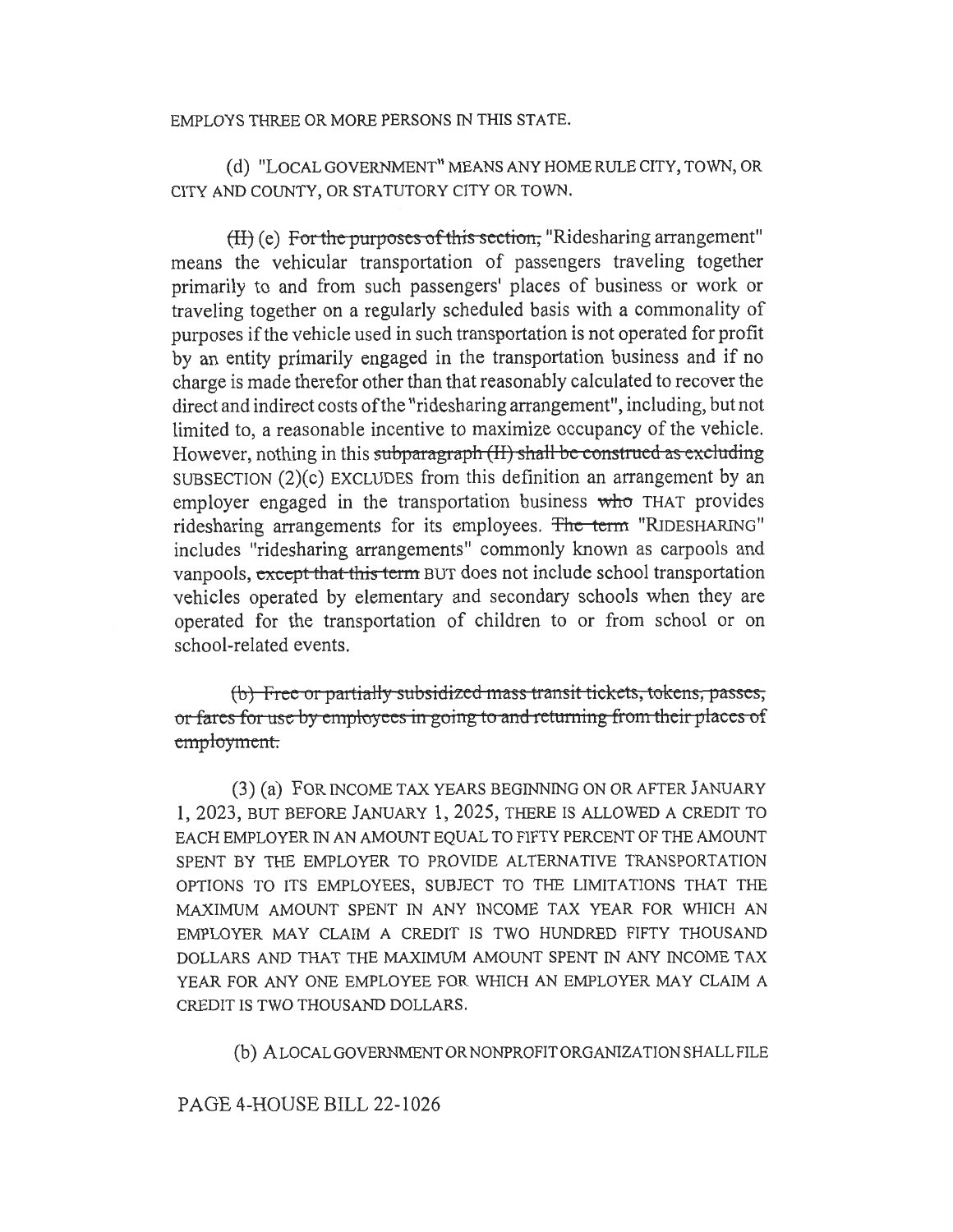A CORPORATE INCOME TAX RETURN FOR INFORMATIONAL PURPOSES FOR EACH INCOME TAX YEAR THAT THE LOCAL GOVERNMENT OR NONPROFIT ORGANIZATION CLAIMS THE CREDIT ALLOWED IN SUBSECTION (3)(a) OF THIS SECTION.

(c) AS A PREREQUISITE FOR CLAIMING A CREDIT, AN EMPLOYER SHALL PROVIDE TO THE DEPARTMENT, ON A FORM PROVIDED BY THE DEPARTMENT OR OTHERWISE IN SUCH FORM AS THE DEPARTMENT MAY REQUIRE AND BY AN ANNUAL DEADLINE SPECIFIED BY THE DEPARTMENT, ITS PLAN FOR NOTIFYING ITS EMPLOYEES OF THE AVAILABILITY OF THE ALTERNATIVE TRANSPORTATION OPTIONS THAT IT OFFERS AND THE STEPS BEYOND SUCH NOTIFICATION THAT IT PLANS TO TAKE TO ENCOURAGE EMPLOYEES TO USE THOSE ALTERNATIVE TRANSPORTATION OPTIONS.

(d) AN EMPLOYER MAY CLAIM A CREDIT ONLY FOR AMOUNTS SPENT BY THE EMPLOYER FOR ALTERNATIVE TRANSPORTATION OPTIONS THAT IT MAKES AVAILABLE TO ALL OF ITS EMPLOYEES WHO ARE EMPLOYED IN COLORADO; EXCEPT THAT, IF IT IS NOT FEASIBLE TO OFFER A PARTICULAR ALTERNATIVE TRANSPORTATION OPTION TO CERTAIN EMPLOYEES, AN EMPLOYER MAY OFFER A SUBSTANTIALLY EQUIVALENT ALTERNATIVE TRANSPORTATION OPTION TO SUCH EMPLOYEES. THE REQUIREMENT THAT AN ALTERNATIVE TRANSPORTATION OPTION BE OFFERED TO ALL EMPLOYEES WHO ARE EMPLOYED IN COLORADO APPLIES REGARDLESS OF THE POSITION THAT AN EMPLOYEE HOLDS, WHETHER THE EMPLOYEE IS EMPLOYED ON A FULL-TIME OR PART-TIME BASIS, OR WHETHER AN EMPLOYEE IS SALARIED, COMPENSATED IN WHOLE OR IN PART THROUGH COMMISSIONS OR TIPS, OR PAID ON AN HOURLY BASIS.

(4) THE AMOUNT OF ANY CREDIT ALLOWED UNDER THIS SECTION THAT EXCEEDS THE EMPLOYER'S INCOME TAXES DUE IS REFUNDED TO THE EMPLOYER.

(5) THE EXECUTIVE DIRECTOR MAY PRESCRIBE FORMS AND PROMULGATE RULES AS NECESSARY TO ADMINISTER THIS SECTION.

(6) THIS SECTION IS REPEALED, EFFECTIVE JANUARY 1, 2029.

SECTION 2. Appropriation. (1) For the 2022-23 state fiscal year, \$93,758 is appropriated to the department of revenue. This appropriation is from the general fund. To implement this act, the department may use this

PAGE 5-HOUSE BILL 22-1026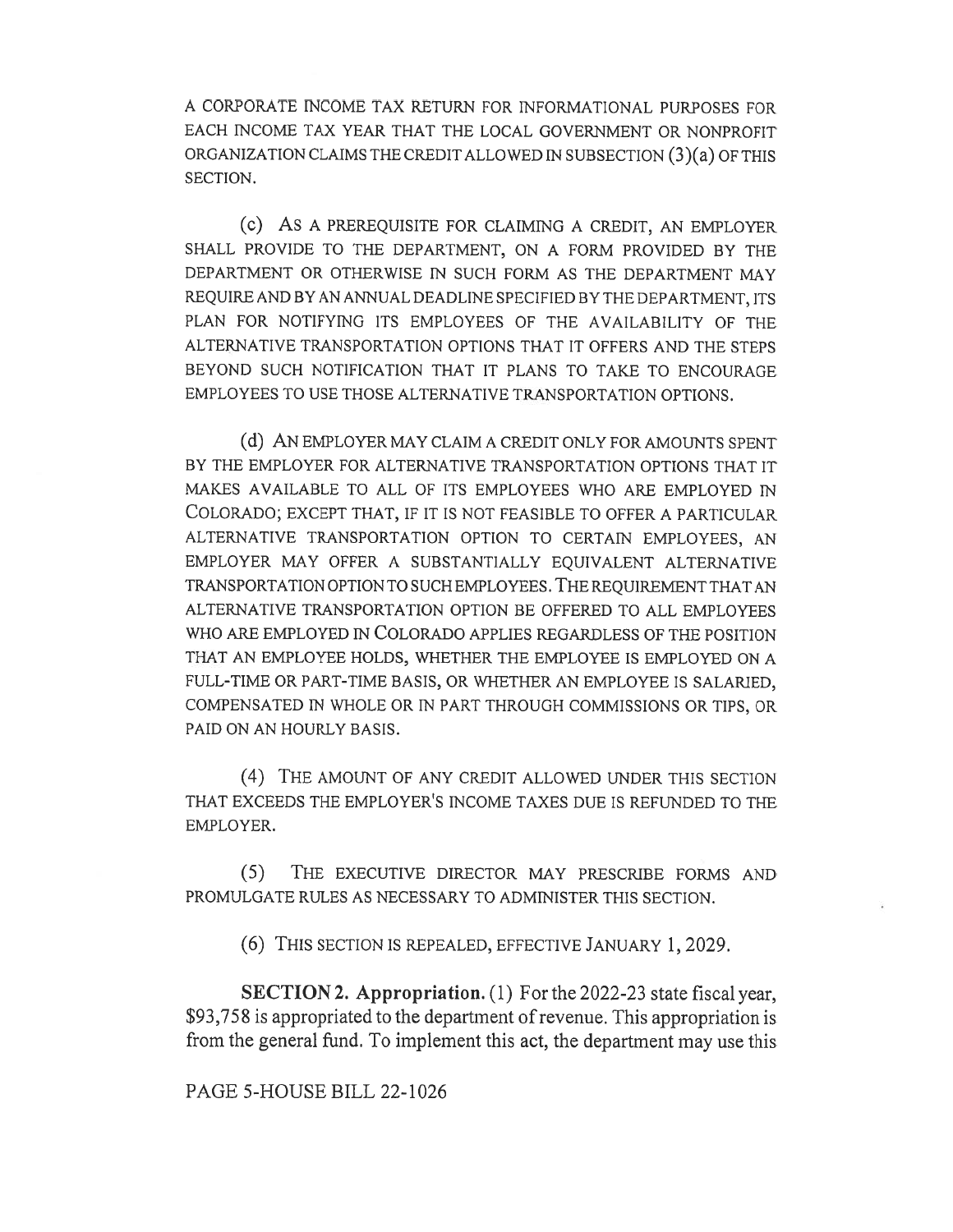appropriation as follows:

(a) \$63,564 for use by taxation services for personal services, which amount is based on an assumption that the division will require an additional 0.2 FTE;

(b) \$18,000 for tax administration IT system (GenTax) support; and

(c) \$12,194 for the purchase of document management services.

(2) For the 2022-23 state fiscal year, \$12,194 is appropriated to the department of personnel. This appropriation is from reappropriated funds received from the department of revenue under subsection (1)(c) of this section. To implement this act, the department of personnel may use this appropriation to provide document management services for the department of revenue.

SECTION 3. Act subject to petition - effective date. This act takes effect January 1, 2023; except that, if a referendum petition is filed pursuant to section 1 (3) of article V of the state constitution against this act or an item, section, or part of this act within the ninety-day period after final adjournment of the general assembly, then the act, item, section, or part will not take effect unless approved by the people at the general election to be